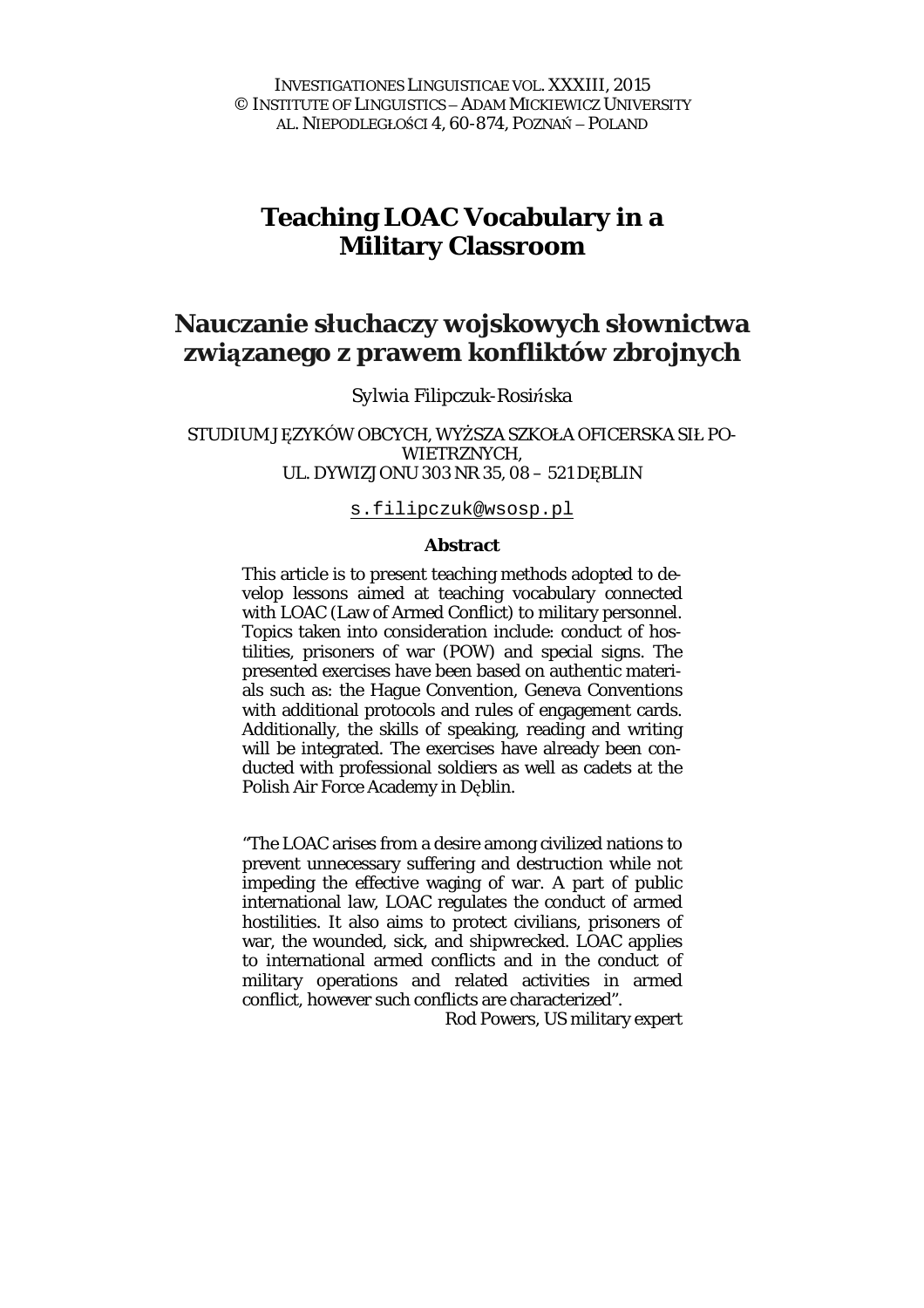# **1 Introduction**

The following paper presents a sample lesson aimed at teaching the Law of Armed Conflict<sup>1</sup> vocabulary connected with conduct of hostilities, special signs and prisoners of war. It was conducted with fourth year cadets whose major is aircraft pilotage at the Faculty of Aeronautics and Aerospace of the Polish Air Force Academy in Dęblin in the academic year 2014/2015.

Additionally, teaching methods and approaches, which governed the development of the exercises will be discussed. Bearing in mind that the paper is not a comprehensive study, only a number of interrelated exercises have been selected. Their key function is to integrate the receptive skill of reading with the productive ones of speaking and writing by providing learners with topic vocabulary input.

# **2 Idea and rationale**

The signing of the act, which made Poland a member of NATO on 18th February 1999 by President Aleksander Kwaśniewski marked the beginning of radical changes for the Polish armed forces. Considerably increased presence in peacekeeping missions and war theatres outside the mother country resulted in a wide variety of reforms in a number of fields including English language teaching. Namely, NATO Standardization agreement STANAG 6001, which specifies English proficiency requirements on five levels<sup>2</sup> ranging from no proficiency level 0 to expert level 5 of highly articulate native was implemented. Furthermore, in accordance with the Defence Planning Questionnaire 2006 (DPQ 2006) NATO language objective G 0356 was enforced. It determines the language skills of military personnel ready for deployment and their improvement preferably to SLP<sup>3</sup> 3-3-3- 3 for officers stipulated by STANAG 6001 (Klich 2008).

In order to facilitate the achievement of language proficiency objectives, the Minister of National Defense issued a regulation no. 242/MON on 10th September 2002 and thus established the full-time Central Examination Board for Foreign Languages of the Ministry of National Defense<sup>4</sup> based in Łódź. Furthermore, in order to ensure increasing each soldier's SLP, the Ministry of National Defence issued a regulation no. 403/MON on 5th October 2006 (Dz. Urz. MON Nr 19, poz. 249). Namely, its second point obliges commanders of the armed forces, supervisors and commandants of higher military education institutions to encourage their person-

3 The abbreviation SLP stands for Standardized Language Profile − a term which indicates a soldier's knowledge of English on each particular level as regards the four skills of: listening, speaking, reading and writing.

4 Abbreviated to CEBFL.

 $\overline{a}$ 1 Abbreviated to LOAC.

<sup>2</sup> The following levels are distinguished:

Level 0 – No proficiency

Level 1 – Survival

Level 2 – Functional

Level 3 – Professional

Level 4 – Expert

Level 5 – highly-articulate native

[http://www.natobilc.org/stanag/index-eng.asp,](http://www.natobilc.org/stanag/index-eng.asp) [date of access: 07 May 2015].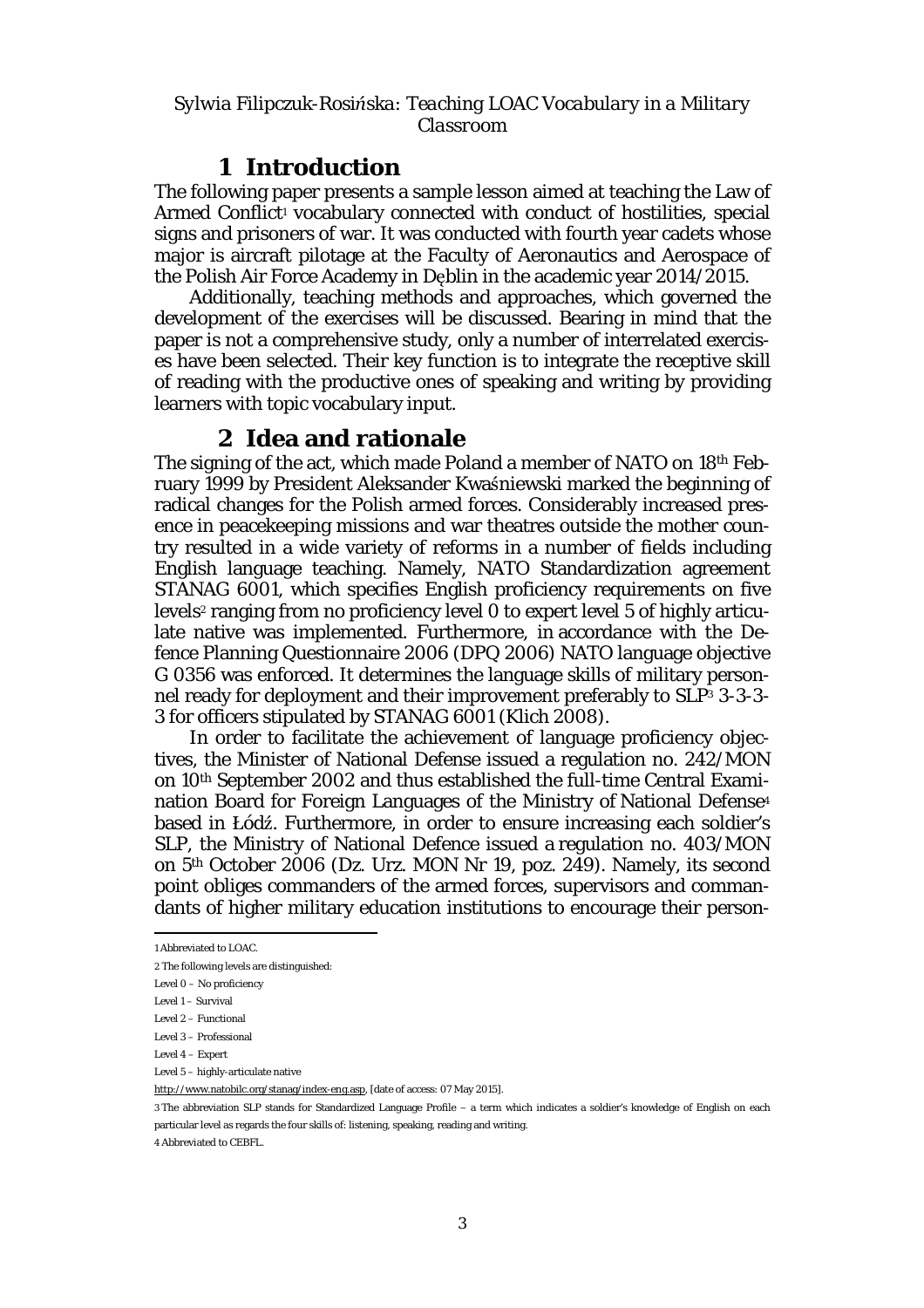nel to participate in foreign language courses with a view to upgrading their language skills.

In consequence of such increased requirements in language proficiency, there has been a noticeable shift from teaching general English to teaching English for Special Purposes. Hence, the Polish Air Force Academy has developed syllabuses for aviation, logistics, tactics and the Law of Armed Conflict. Such a specialized modification was possible due to the fact that the general teaching strategy outlined by the Military Education Department in the Ministry of National Defence allows for a considerable degree of flexibility in the selection and development of teaching material and methods<sup>5</sup>.

### **3 Key principles and theoretical background**

With a view to encouraging adult learners' self-direction, motivation, experience and practical application of knowledge, the teacher also adopted an "andragogical" approach (Knowles 1980).

All the exercises have been developed in accordance with the principles of the highly motivating Communicative Language Teaching Approach, which presupposes the integration of skills and use of authentic materials (Richards 2006: 3). Additionally, they are consistent with the task-based learning since

> "the military culture is mission centered, where action is based on specific goals. Military student success is the academic classroom thus is enhanced by providing a structured format, clear and specific goals, with class activities mapped to those goals". (Smucny, Stover 2013: 8).

The teacher's assumption has also been to maximize the use of L2<sup>6</sup> in the classroom. Hence, the explanation of key LOAC concepts has been provided also in L2 not learners' L1.

Another key principle is the integration of skills. Therefore, all the exercises integrate the receptive skills of reading with the productive skill of speaking and writing. They are performed in groups, pairs or individually. Consequently, they not only foster learner autonomy but also encourage "cooperative learning", which is the incorporation of students working in groups to accomplish the same goal (Gillies 2007).

Furthermore, they are based either on authentic materials or present a level of authenticity due to restrictions of confidentiality imposed in view of the issue of national security. These materials include provisions of legal documents such as Geneva Conventions I-IV, the Hague Convention or customary international law as well as Rules of Engagement cards de-

6 L1 is the learners' native language, whereas L2 refers to the language they are learning.

 $\overline{a}$ 

<sup>5</sup> *Ramowy Program Nauczania Języka Angielskiego w Siłach Zbrojnych RP Edycja III*, Ministerstwo Obrony Narodowej Departament Nauki i Szkolnictwa Wojskowego, Warszawa (2009: 37).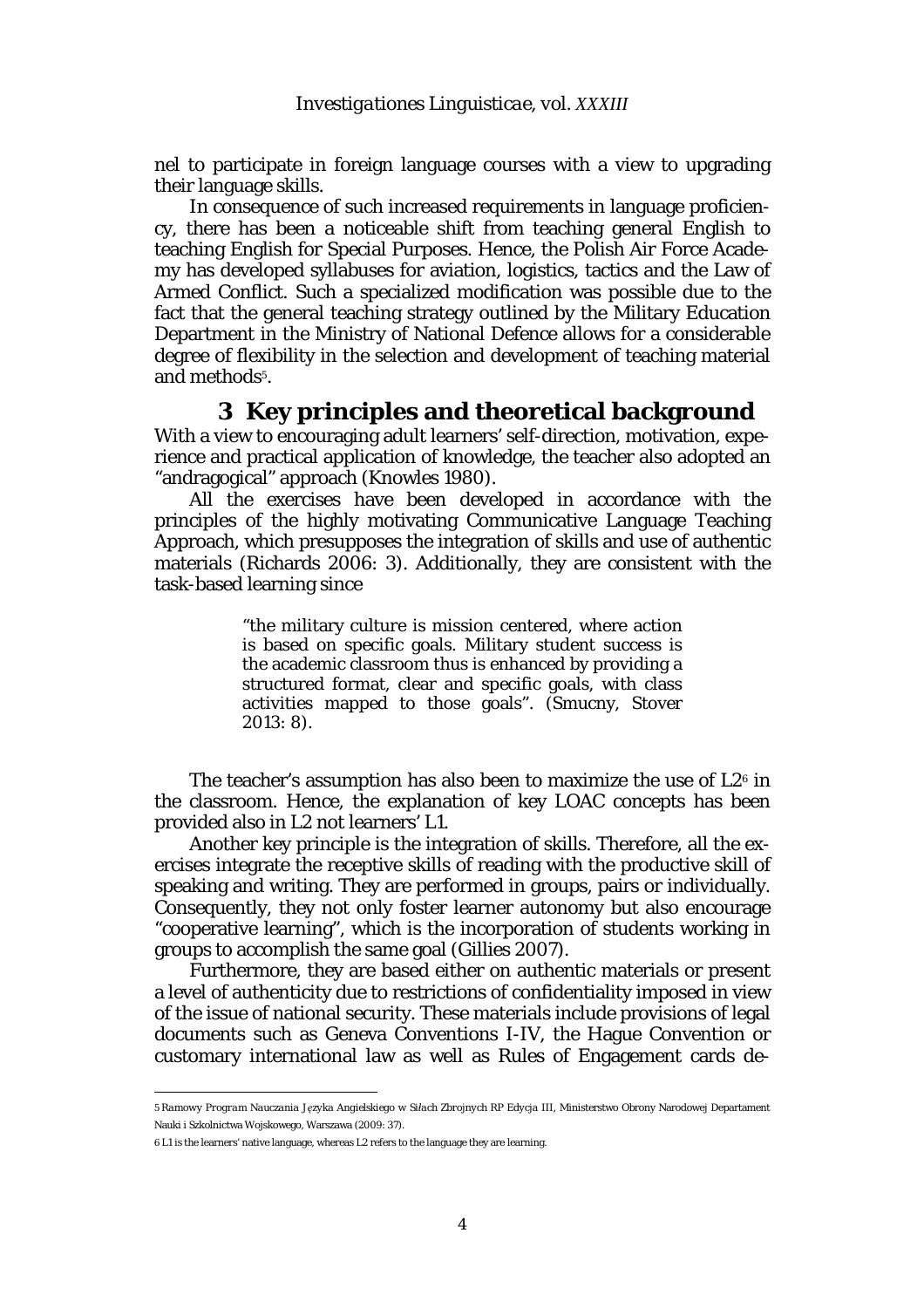signed by the general command of the armed forces to be used during joint military exercises by allied NATO countries. Additionally, they are complemented with visual materials such as photographs and maps created in cooperation with military personnel from the Faculty of Aeronautics and Aerospace at the Polish Air Force Academy and soldiers employed in the Dęblin Army Unit, who returned from deployment in Iraq or Afghanistan.

# **4 Scenario**

With a view to providing learners' with a meaningful context for the use of LOAC vocabulary, the teacher creates a case study of an imaginary country complemented with a map and detailed factual conflict timeline. Such a scenario constitutes a peculiar framework for the whole lesson and subsequently developed exercises.

Simultaneously, it encompasses a wide range of issues subject to analysis based either on real or probable events ([http://web.stanford.edu\)](http://web.stanford.edu)). Real past or current conflicts are deliberately avoided because of the learners' apparent familiarity with them. This might lead them to activating their background knowledge or conducting research for readymade solutions in available bibliography, which would stifle critical and creative thinking.

# **ZALANDIA**

an independent state since 1996 after the split of United Zaal Union into 3 republics: Zalandia, Katudu (N) and Salas (S);

a history of ethnic conflict: in the West: ethnic minority Katudians – uprooted from Katudu in 1996, settle in W Zalandia. Their major city is Kathudu. Zalandia's government creates a province there with a special governor.

# **CONFLICT TIMELINE**

- 1. 1996-1999 peaceful coexistence.
- 2. 20 May 1999 parliamentary elections and outbreak of disturbance. Riots erupt after Katudians' charismatic leader Jacob Kahala is shot during a rally. Police manages to maintain order without the intervention of the armed forces.
- 3. 21 May 1999 Katudians gain no seats, they suspect that results of the elections were falsified by Zalandia's government.
- 4. June 2000 Zalandia's government passes Law of Pure Race, which discriminates Katudians and limits their civil rights.
- 5. July 2001 Katudians form the Katudia Liberation Forces. They conduct a number of attacks, suicide bombings, take hostages. Police cannot contain the unrest. Emergency legislation is enacted. Armed forces assist the police.
- 6. August 2000 Regular fighting takes place in W Zalandia. Katudians overthrow the local authorities and proclaim the Katudian Republic with Kathudu as its capital.Zalandia launches an offensive.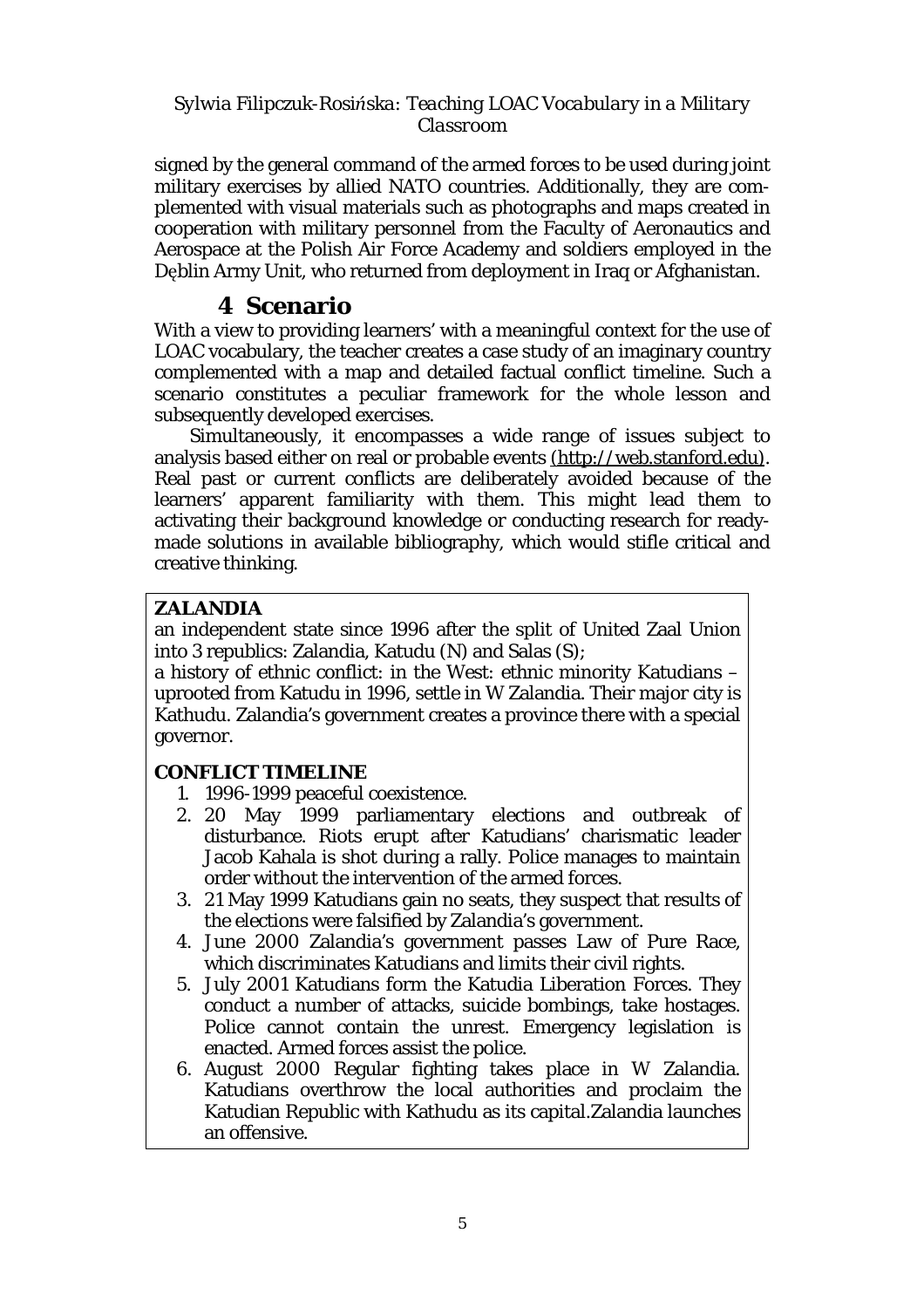*Figure 1. The imaginary country of Zalandia.* 

# **4.1 Map**

This activity focuses on practicing speaking skills in a group. Learners are given a map of an imaginary area on which hostilities are conducted. They are tasked with identifying terrain features, types of military formations and special LOAC signs. They are also required to explain how these factors might affect the progress of hostilities or strategic decisions. Then, they listen to a briefing prepared by the teacher, mark enemy positions and movement on the map. They prepare a battle scenario and present it to the class. A class discussion of the proposed solutions follows.



*Picture 1. The battle area of Kahun.* 

| <b>LOAC</b> special signs and symbols |                                                                                                                    |  |
|---------------------------------------|--------------------------------------------------------------------------------------------------------------------|--|
|                                       | Medical services – civilian and military.<br>The Red Cross and Red Crescent.                                       |  |
|                                       | Works and installations containing<br>dangerous forces - dams, dikes and nuclear<br>electrical generating station. |  |
|                                       | Cultural property – museums, statues,<br>temples, churches.                                                        |  |
|                                       | Civil defence – personnel and objects of civil<br>defense organizations.                                           |  |
|                                       | White flag – used to designate unarmed<br>parliamentaries asking for truce, ceasefire or<br>willing to surrender.  |  |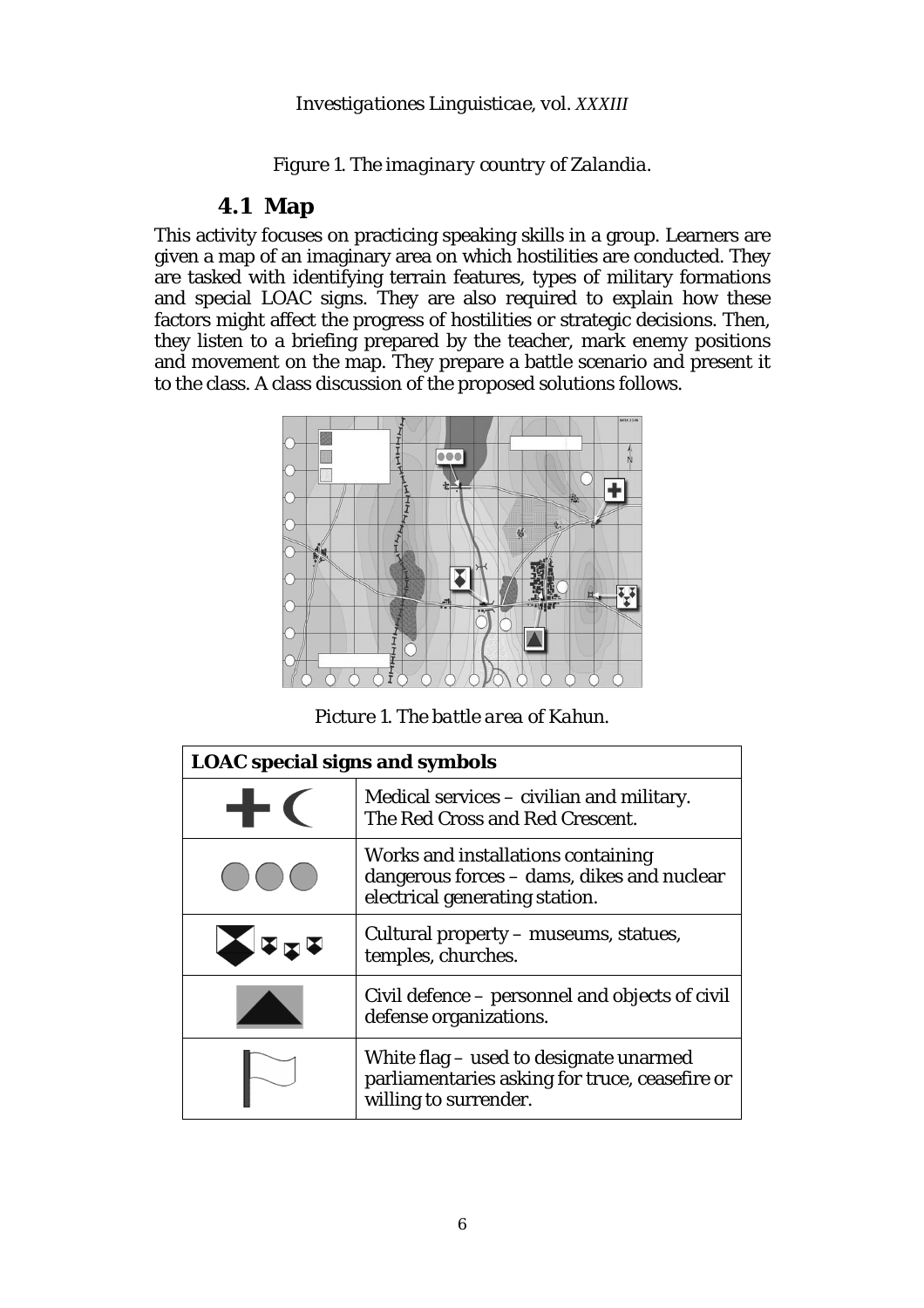### *Figure 2. Properly identified LOAC signs by learners.*

The fact that the activity combines visual material with a short listening responds to the needs both of visual and auditory learners. The idea presents some authenticity since it bears resemblance to map reading tasks in real military conditions.

# **4.2 Report**

This activity related to previous speaking exercises aims at practising writing skills. It accords with the written section of the examination format for STANAG 6001 level 2 created by the CEBFL. The objective of this exercise is also to practise not only LOAC vocabulary but also grammar, especially narrative tenses and passive voice. It is performed in the classroom or may be assigned as homework. The word limit is 200–250 words, whereas the time limit set in the classroom is one and a half hour. The activity is performed individually.

|   | I Your special operations team conducted an attack on Katudia Liberation |
|---|--------------------------------------------------------------------------|
|   | Forces HQ. Write a report to your commander about the operation.         |
|   | Include the following information:                                       |
|   | Ø forces:                                                                |
|   | Special commando unit, overwatch unit, anti armour<br>1 <sup>st</sup>    |
|   | suppression, tank-heavy hostile forces, 300 fighters armed with          |
|   | mortars, small calibre rifles;                                           |
|   | Ø casualties:                                                            |
|   | 10 commandoes killed by IEDs, 3 suffered multiple gunshot                |
|   | wounds, CASEVAC;                                                         |
| Ø | civilians:                                                               |
|   | used as human shields by guerillas (what action you took, why:           |
|   | refer to LOAC);                                                          |
|   | <b>Ø</b> the battle area problems                                        |
|   | antitank ditch, Medieval church, nuclear power station (what action      |
|   | you took, why: refer to LOAC);                                           |
| Ø | legitimate military objectives:                                          |
|   | which destroyed?;                                                        |
| Ø | 10 POWs taken:                                                           |
|   | will be sent to detention camp;                                          |

# Ø recommendations for the assistance for non-combatants.

### *Figure 3. The battle of Kahun – report.*

Apart from developing a detailed instruction, the teacher provides prompts that cadets are obliged to use. Thus, it is an instance of guided practice. The prompts consist of factual information, LOAC vocabulary and military acronyms so characteristic of NATO speak – "the jargon of those who work for or collaborate with NATO, has its specific terminology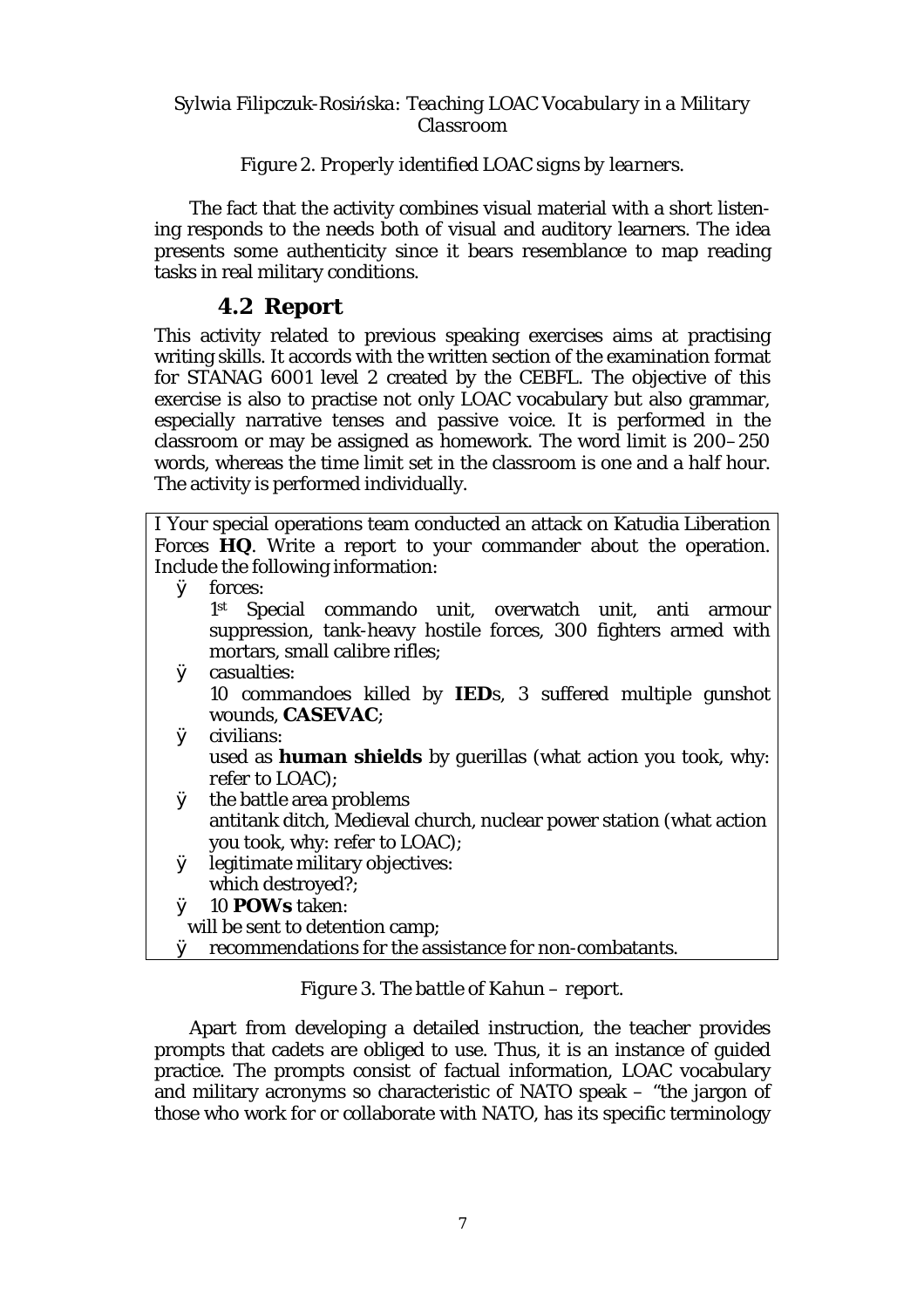and it also attributes specific meanings to general terms (…)" (Scharfhausen 2013).

#### In the sample report below, the acronyms stand for:

- $\emptyset$  IED = improvised explosive device
- $\emptyset$  CASEVAC = casualty evacuation
- $Ø$  POW = prisoner of war
- $\emptyset$  HQ = headquarters

Moreover, the instruction includes a legal complication so that cadets are required to refer to the LOAC legal framework and consequently propose a solution, which has to be justified by an appropriate LOAC provision. The presented sample report has three such complications:

#### Example 1. Human shields

Cadets have to refer to Article 28 of the Fourth Geneva Convention Relative to the protection of Civilian Persons in Time of War and Article 51(3) of the 1977 Additional Protocol I. The former states that the "presence of a protected person may not be used to render certain points or areas immune from military operations." (Geneva Conventions 2010: 161). The latter mandates that civilians "shall enjoy the protection afforded" by the laws and customs of war "unless and for such time as they take a direct part in hostilities" (Protocols Additional 2010: 37).

#### Example 2. Medieval church

Cadets have to refer to the 1954 Hague Convention for the Protection of Cultural Property in the Event of Armed Conflict. It prohibits any act of hostility which may expose cultural property to destruction or damage in the event of armed conflict with the exception of "imperative military necessity" (Schindler and Toman 1988: 745-759).

#### Example 3. Nuclear power station

Cadets have to refer to Article 56 of the 1977 Additional Protocol I which states that "1. Works and installations containing dangerous forces, namely dams, dykes and nuclear electrical generating stations, shall not be made the object of attack, even where these objects are military objectives, if such attack may cause the release of dangerous forces and consequent severe losses among the civilian population. Other military objectives located at or in the vicinity of these works or installations shall not be made the object of attack if such attack may cause the release of dangerous forces from the works or installations and consequent severe losses among the civilian population" (Additional Protocol 2010: 40). It also stipulates conditions during which the protection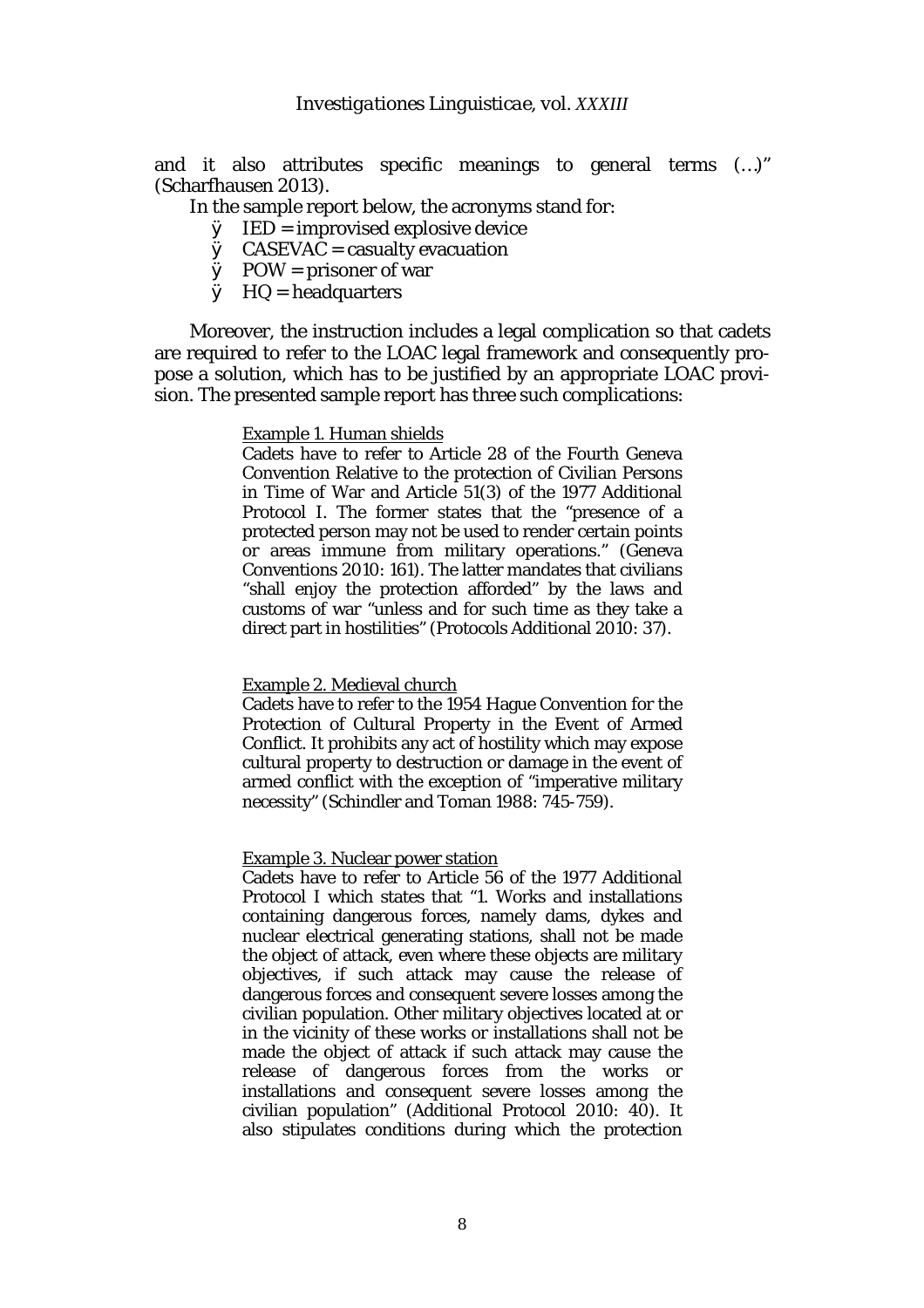ceases that also have to be taken into consideration by cadets while choosing the proper solution.

# **4.3 Briefing**

The following exercise is an extension of an oral examination format for STANAG 6001 level 3 developed by the CEBFL. It aims at practicing the productive skill of speaking combined with the stimulation of cadets' creative and critical thinking capacities.

The teacher develops an instruction for a short five-minute monologue − the so-called briefing on a given issue connected with LOAC. The instruction includes two or three alternative solutions. The cadet's task is to individually prepare a speech within the allocated fifteen minutes. It involves presenting the issue, choosing one solution and justifying the choice by using LOAC vocabulary and quoting appropriate regulations.

# BRIEFING 5

Your unit has apprehended a dangerous Al-Ka'ida terrorist. You have been tasked with transporting him for questioning to a CIA base situated 200 km away. Give a briefing on ways of transporting the terrorist safely, consider the advantages and disadvantages of the following options:

- Ø by land minimally secured convoy at daytime;
- $\emptyset$  by land + air support one chopper, at night;
- $\emptyset$  by air chopper at night.

# *POINTS TO CONSIDER*

- 1. by land = requires reconnaissance, cooperation with locals, ambush can take place
- 2. by land = trucks can break down, rocky terrain
- 3. by land  $=$  need for a local guide
- 4. cost of solutions
- 5. air support = bigger possibility of detection than discreet land transport
- 6. speed of transport
- 7. chopper = dependent on weather conditions
- 8. night = limited visibility of the unknown terrain

### *USEFUL LANGUAGE*

- 1. to involve an increased possibility of ambush
- 2. to conduct prior accurate reconnaissance
- 3. availability of a chopper
- 4. favourable weather conditions
- 5. high visibility
- 6. to rely on landmarks
- 7. to fall prey to hostile locals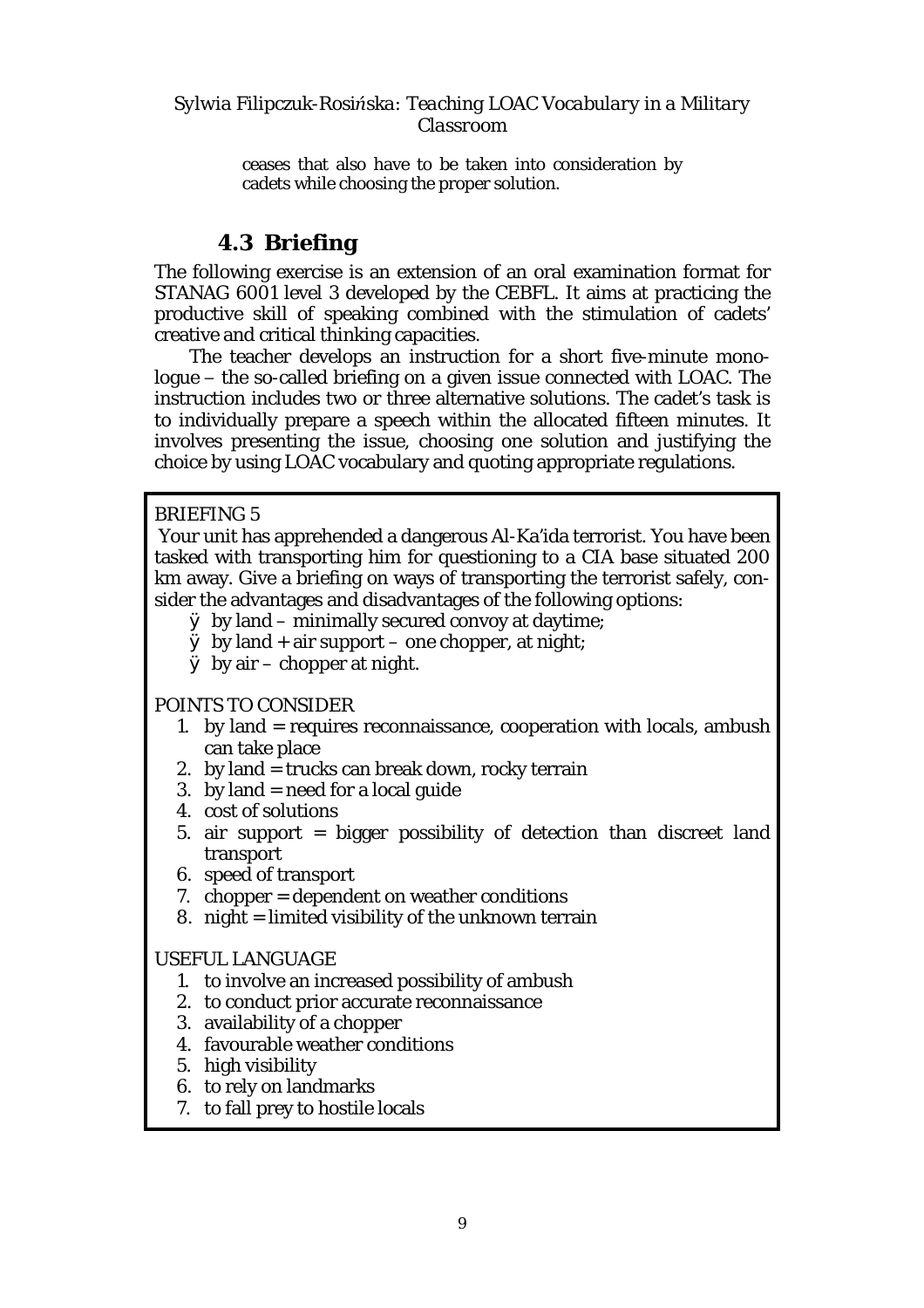### *Investigationes Linguisticae, vol. XXXIII*

### *Figure 4. Briefing concerning the apprehended terrorist (Filipczuk 2013: 139)*

In addition to the instruction itself, the teacher offers two kinds of support. The first one is "points to consider" or more precisely sample arguments to which a cadet may refer. It has been provided at the learners' special request to guide them through the activity.The second kind called "useful language" is a list of collocations provided to activate cadets' LOAC and military vocabulary. The inclusion of such a list is consistent with basic premises of the Lexical Approach, according to which teaching should focus on chunks of language and routines not isolated lexemes so that communication can be enhanced (Lewis 1993).

### **4.4 Trial**

This exercise is developed to improve speaking skills. The objective is to practise LOAC vocabulary by conducting a simulation of a trial with reference to the LOAC legal framework.

The simulation is performed in the classroom, yet it might be preceded by research of key legal concepts and preparation at home. The teacher prepares a case description including factual information concerning the defendant such as: age, background, nationality, engagement in the conduct of hostilities and type of committed crime.

*SERINA KALU*

Ø 19 years old, Zalandia's citizen, daugther of a Katudian general;

Ø fled after her mother was killed by Zalandia's soldiers in an attack on her hometown, lived in a refugee camp in Salas;

Ø returned to Zalandia, joined Katudia Liberation Forces, messenger;

Ø tried to free her father, attacked the prison armed with rifle, arrested after shooting three armed guards. During the attack put on Katudia Liberation Forces' badge.

### *Figure 5. Sample trial case description*

Having familiarized himself with the case description, each cadet is to choose one role card from a number of cards designed by the teacher. Those can be either basic and include only the name of a role or advanced with detailed factual information connected with a given testimony. Due to insufficient number of role cards, those not involved in the trial act as audience or journalists. In addition, a simulation of a press conference might be organized as a follow-up activity during which they will participate actively by asking questions.

1. Judge

2. Member of Grand Jury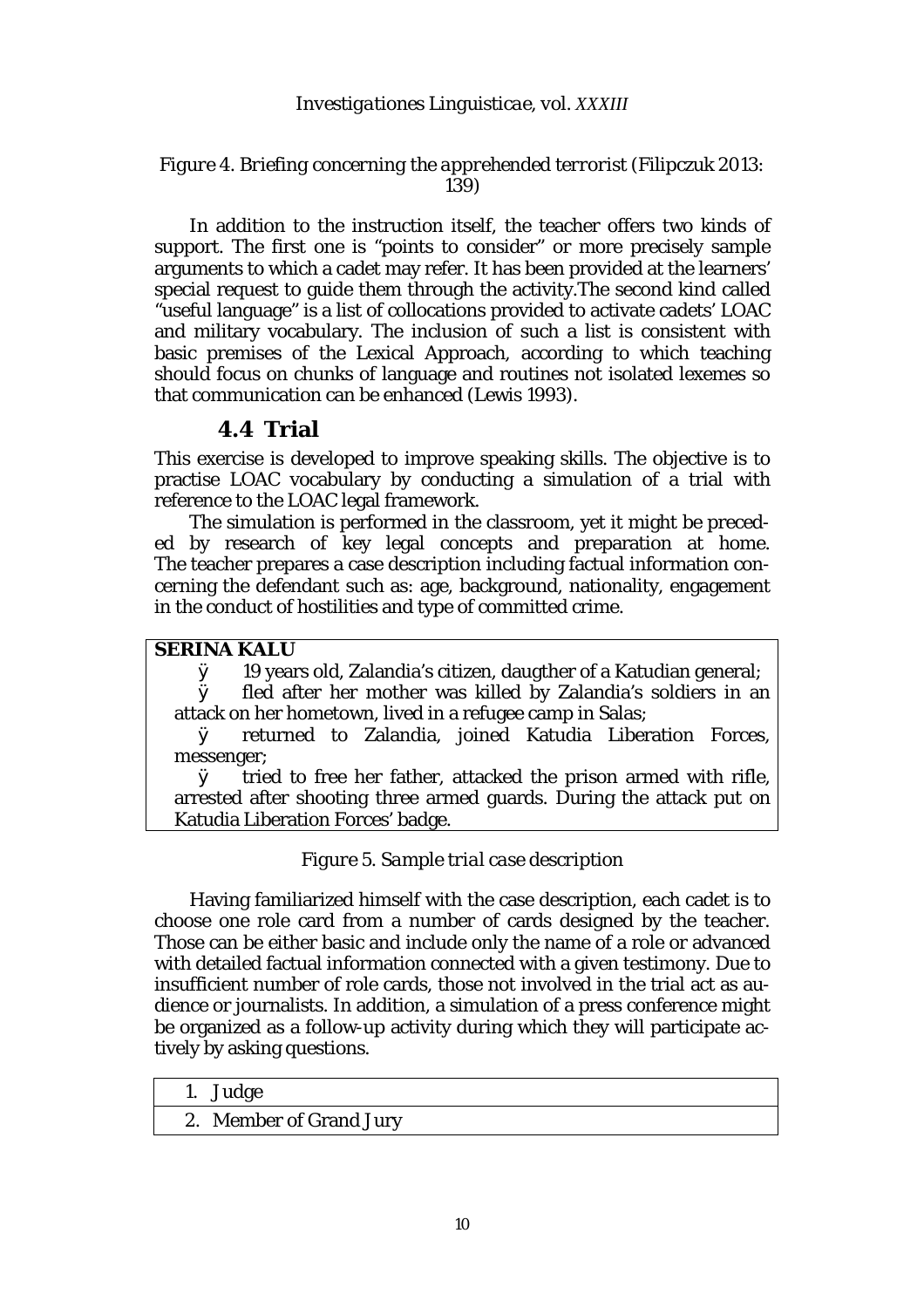*Sylwia Filipczuk-Rosińska: Teaching LOAC Vocabulary in a Military Classroom*

| 3. Serina Kalu                         |  |
|----------------------------------------|--|
| 4. Member of Katudia Liberation Forces |  |
| 5. Commander of Zalandia's troops      |  |
| 6. Passer-by                           |  |
| 7. Serina's friend (also eye-witness)  |  |

### *Figure 6. Sample trial role cards*

Taking into consideration information provided in the sample case description, cadets have to determine Serina Kalu's status. More specifically, by analyzing Article 43 (2) and 44 (3) of the 1977 Additional Protocol I they have to decide whether she is a combatant or non-combatant. If they pronounce her a non-combatant, then she has to be tried as a common criminal. In case of choosing the second option, she might be granted Prisoner of War status and thus entitled to special protection in accordance with Part II of the Third Geneva Convention Relative to the Treatment of Prisoners of War of 12th August 1949.

Having participated in Serina Kalu's trial and played their respective roles, cadets reached a verdict that the defendant was a combatant since she:

Ø was armed which was visible during the attack, which accords with Article 44 (3a) of the 1977 Additional Protocol I: "carries his arms openly during military engagement" (Protocols Additional 2010: 33).

Ø was wearing a Katudia Liberation Forces' Badge, which accords with Article 44 (3b) of the 1977 Additional Protocol I: "during such time as he is visible to the adversary while he is engaged in a military deployment preceding the launching of an attack in which he is to participate" (ibid.).

Accordingly, she was granted a POW status and sent to a POW camp.

The most substantial benefit of this type of activity is that "students can become fully immersed within real decision-making processes, allowing the content of the course to become more relevant as the applicability of certain ideas and concepts become apparent" (Clayton and Gizelis 2005: 5). Thus, their critical thinking concerning legal concepts is enhanced.

# **5 Concluding remarks**

To sum up, teaching LOAC vocabulary in a military classroom requires developing specific methods adjusted to military learners' professional needs and their occupational context. Firstly, activities should be based on authentic materials and introduce a relevant context for the specialized vocabulary input to be used. Secondly, activities ought to integrate productive and receptive skills, with an emphasis placed on speaking. Thirdly, learners ought to process the language input by conducting their own research while performing an analysis of legal provisions. Such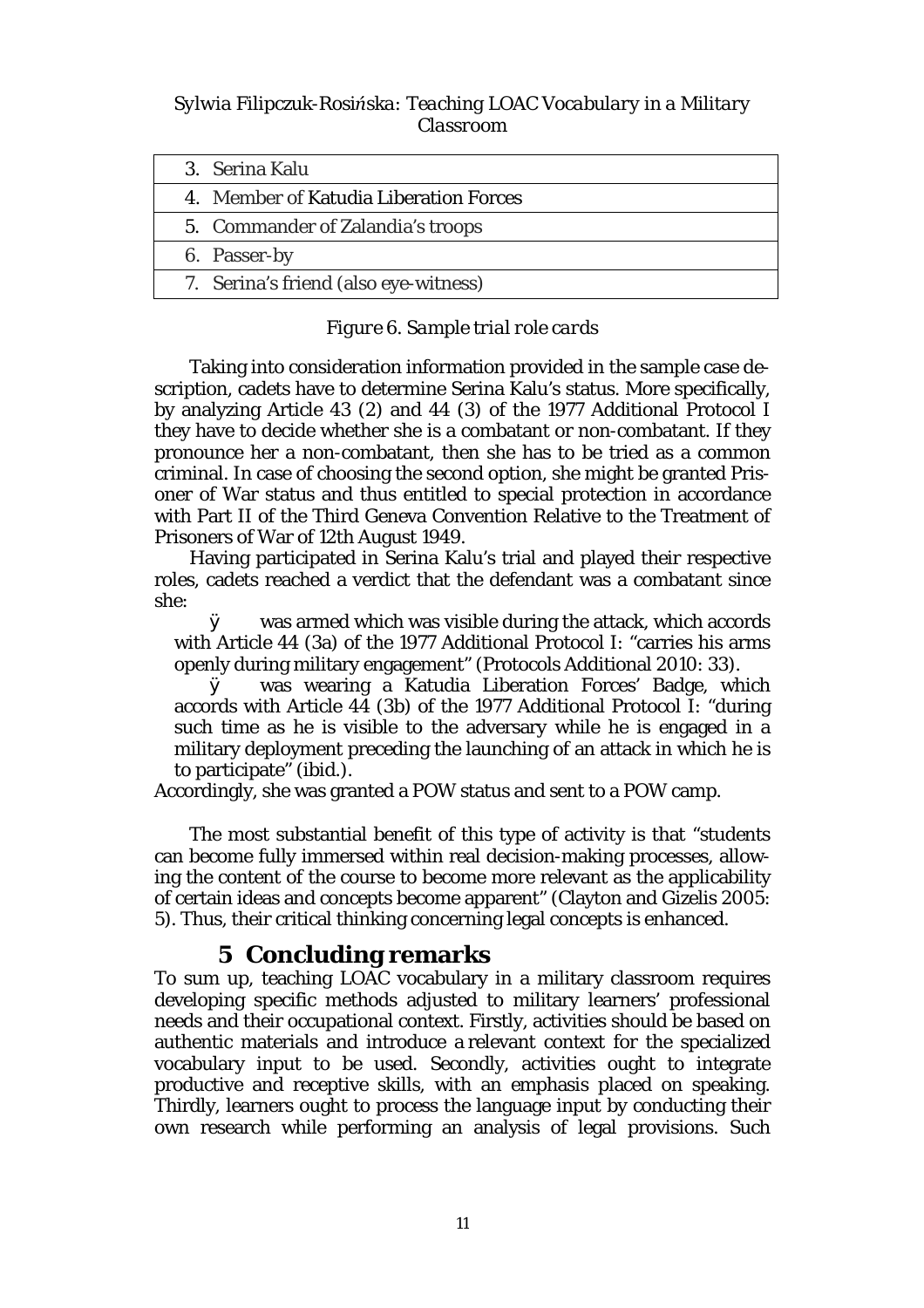*Investigationes Linguisticae, vol. XXXIII*

principles are bound to significantly contribute to fostering learners' autonomy and developing their communicative competence. Hence, they will be more effective while performing their tasks during joint military exercises, on deployment or work within allied NATO command structure.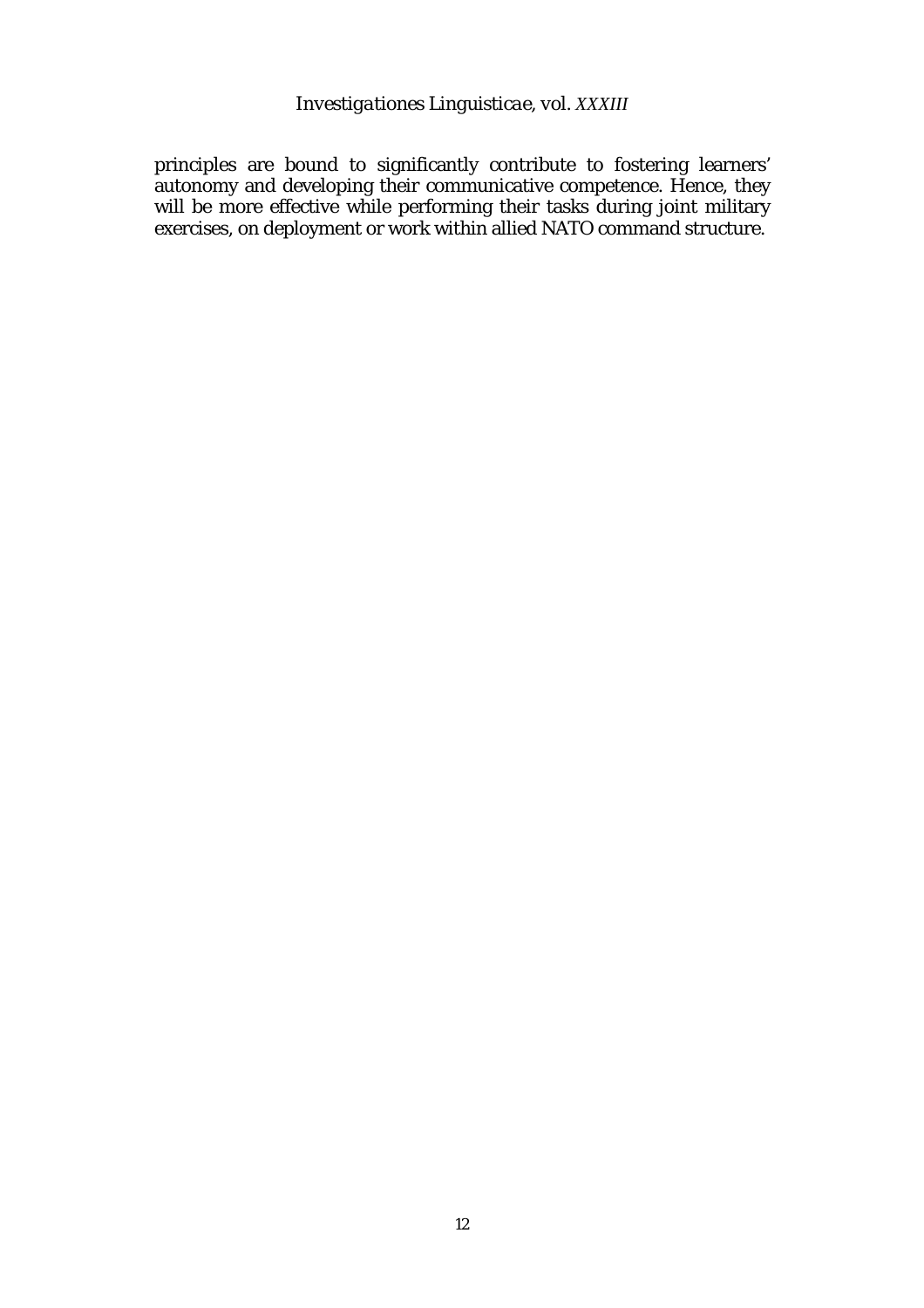### **Bibliography**

Clayton G., Gizelis, T.-I. 2005. Learning through Simulation or Simulated Learning? An Investigation into the Effectiveness of Simulations as a Teaching Tool in Higher Education.

[http://bisa.ac.uk/files/Permanent%20Files/ClaytonGizelisBISAPAPER.pdf.](http://bisa.ac.uk/files/Permanent%20Files/ClaytonGizelisBISAPAPER.pdf) [date of access: 10 May 2015].

- *Convention for the Protection of Cultural Property in the Event of Armed Conflict, signed at The Hague, 14 May 1954*. 1988. reprinted in Dietrich Schindler and Jiri Toman (Eds.), The laws of armed conflicts: *A collection of conventions, resolutions and other documents*, 3rd ed., Martinus Nijhoff/Henry Dunant Institute. Geneva: Dordrecht.
- *Decyzja nr 403/MON ministra obrony narodowej z dnia 5 października 2006 r. w sprawie kształcenia i egzaminowania ze znajomości języków obcych w resorcie obrony narodowej (Dz. Urz. MON Nr 19, poz. 249)*. Dziennik *Urzędowy Ministra Obrony Narodowej Nr 19*. Warszawa: dnia 31 października 2006.
- Filipczuk, S. 2013. *Developing speaking skills for advanced learners*. Dęblin: WSOSP.
- Gillies, R. M. 2007. *Cooperative learning: Integrating theory and practice.* Thousand Oaks, CA: Sage Publications.
- Klich, Bogdan. 2008. Odpowiedź ministra obrony narodowej na interpelację nr 4416 w sprawie podniesienia poziomu znajomości języka angielskiego przez cały stan osobowy Sił Wysokiej Gotowości Zdolnych do Przerzutu.

<http://orka2.sejm.gov.pl/IZ6.nsf/main/389283BC> [date of access: 12 May 2015].

- Knowles, M. 1980. *The Modern Practice of Adult Education: From Pedagogy to Andragogy*. 2nd ed. New York: Cambridge Books.
- Lewis, M. 1993. *The Lexical Approach: The State of ELT and a Way Forward*. Hove, UK: Language Teaching Publications.
- *NATO Standardization Agreement STANAG 6001 NTG (EDITION 4) LAN-GUAGE PROFICIENCY LEVELS*. 2010.

<http://www.natobilc.org/stanag/index-eng.asp>, [date of access: 12 May 2015].

- *Protocols Additional to the Geneva Conventions of 12 August 1949.* 2010. Geneva: International Committee of the Red Cross.
- Powers, R. Law of Armed Conflict (LOAC). The Rules of War. <http://usmilitary.about.com/cs/wars/a/loac.htm> [date of access: 10 May 2015].
- *Ramowy Program Nauczania Języka Angielskiego w Siłach Zbrojnych RP Edycja III*. 2009. Warszawa: Ministerstwo Obrony Narodowej Departament Nauki i Szkolnictwa Wojskowego.
- Richards, J. C. 2006. *Communicative Language Teaching Today*. Cambridge: Cambridge University Press.
- Scharfhausen, C. 2013. *What is NATO Speak – The Spanish Perspective* [Power-Point presentation]. <http://www.natobilc.org/conference/2013/tbilisi-eng.asp> [date of access: 25 July 2015].
- Smucny, D., Stover, M. 2013. Enhancing Teaching and Learning for Active-Duty Military Students. *American Sociological Association Vol.* 41, no. 3 (March/April), [http://www.asanet.org/footnotes/marchapril13/military\\_0313.](http://www.asanet.org/footnotes/marchapril13/military_0313) html [date of access: 2 June 2015].